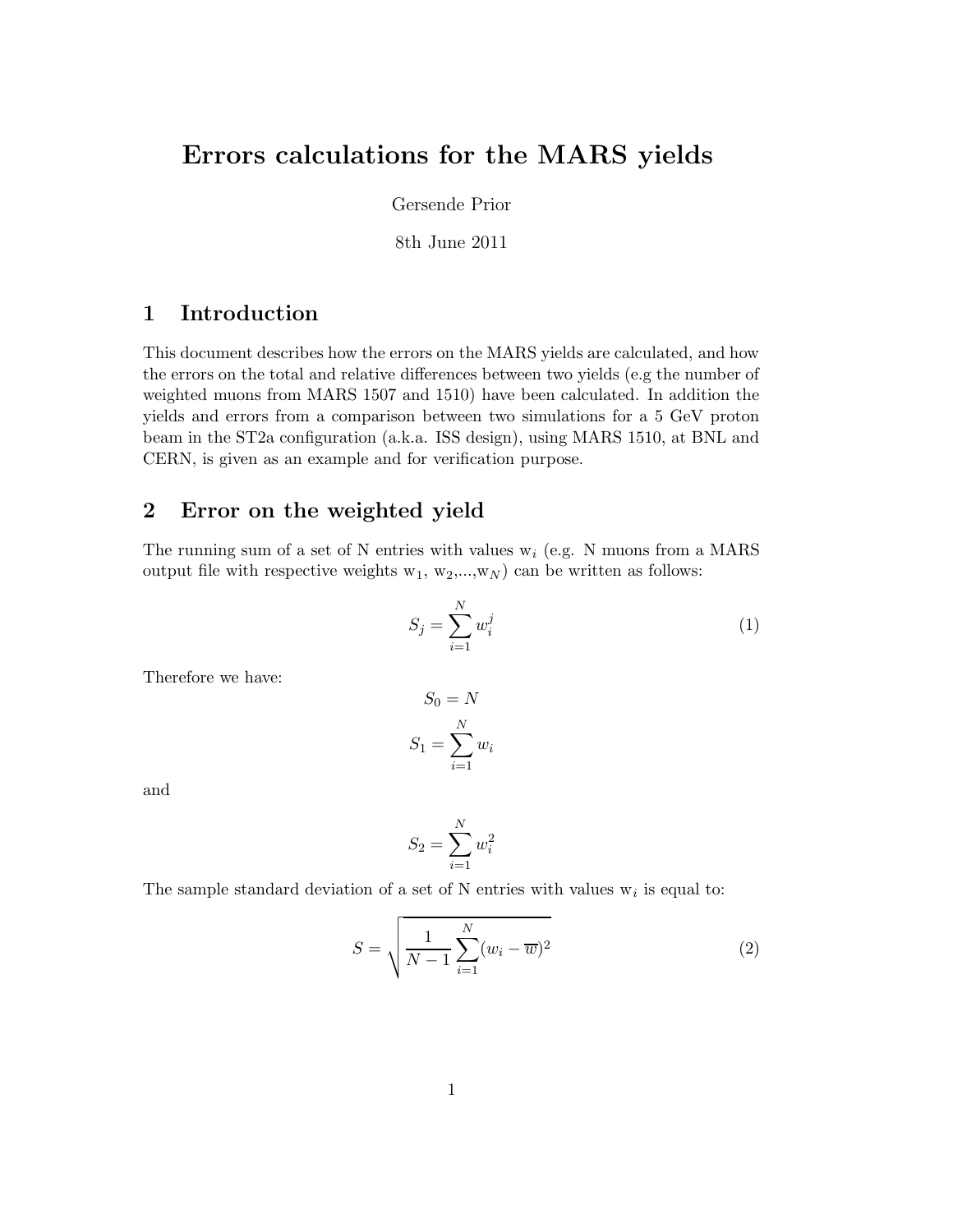And we have:

$$
\sum_{i=1}^{N} (w_i - \overline{w})^2 = \sum_{i=1}^{N} (w_i^2 - 2 \cdot w_i \cdot \overline{w} + \overline{w}^2)
$$
  
= 
$$
\sum_{i=1}^{N} w_i^2 - 2 \cdot \sum_{i=1}^{N} w_i \cdot \overline{w} + N \cdot \overline{w}^2
$$
  
= 
$$
S_2 - 2 \cdot \sum_{i=1}^{N} w_i \cdot \frac{\sum_{i=1}^{N} w_i}{N} + N \cdot \frac{(\sum_{i=1}^{N} w_i)^2}{N^2}
$$
  
= 
$$
S_2 - \frac{S_1^2}{S_0}
$$

Therefore S becomes:

$$
S = \left(\frac{S_0 \cdot S_2 - S_1^2}{S_0 \cdot (S_0 - 1)}\right)^{1/2} \tag{3}
$$

The variance of the sum of uncorrelated random variables is the sum of their variance:

$$
Var(\sum_{i=1}^{N} w_i) = \sum_{i=1}^{N} Var(w_i)
$$
\n(4)

If we assume  $Var(w_i)$  is the same for all the  $w_i$  and equal to  $S^2$  we have:

$$
Var(\sum_{i=1}^{N} w_i) = N \cdot S^2
$$

$$
= \frac{S_0 \cdot S_2 - S_1^2}{S_0 - 1}
$$

So, as the error on the sum of the weight  $E(\sum_{i=1}^{N} w_i)$  is the square root of the variance we have:

$$
E(\sum_{i=1}^{N} w_i) = \left(\frac{S_0 \cdot S_2 - S_1^2}{S_0 - 1}\right)^{1/2} = E
$$

This is in general smaller than  $(\sum_{i=1}^{N} w_i)^{1/2}$  which is a rough estimator on the error on the sum of the weights and has been adopted as the standard way to calculate the error on a weighted yield (sum of indidual weights for a given set of N entries) by the IDS-NF collaboration [1].

## 3 Error on the absolute and relative difference between two yields

When comparing the yields between two different simulations (e.g. two different versions of MARS code or simulations performed at two different locations), the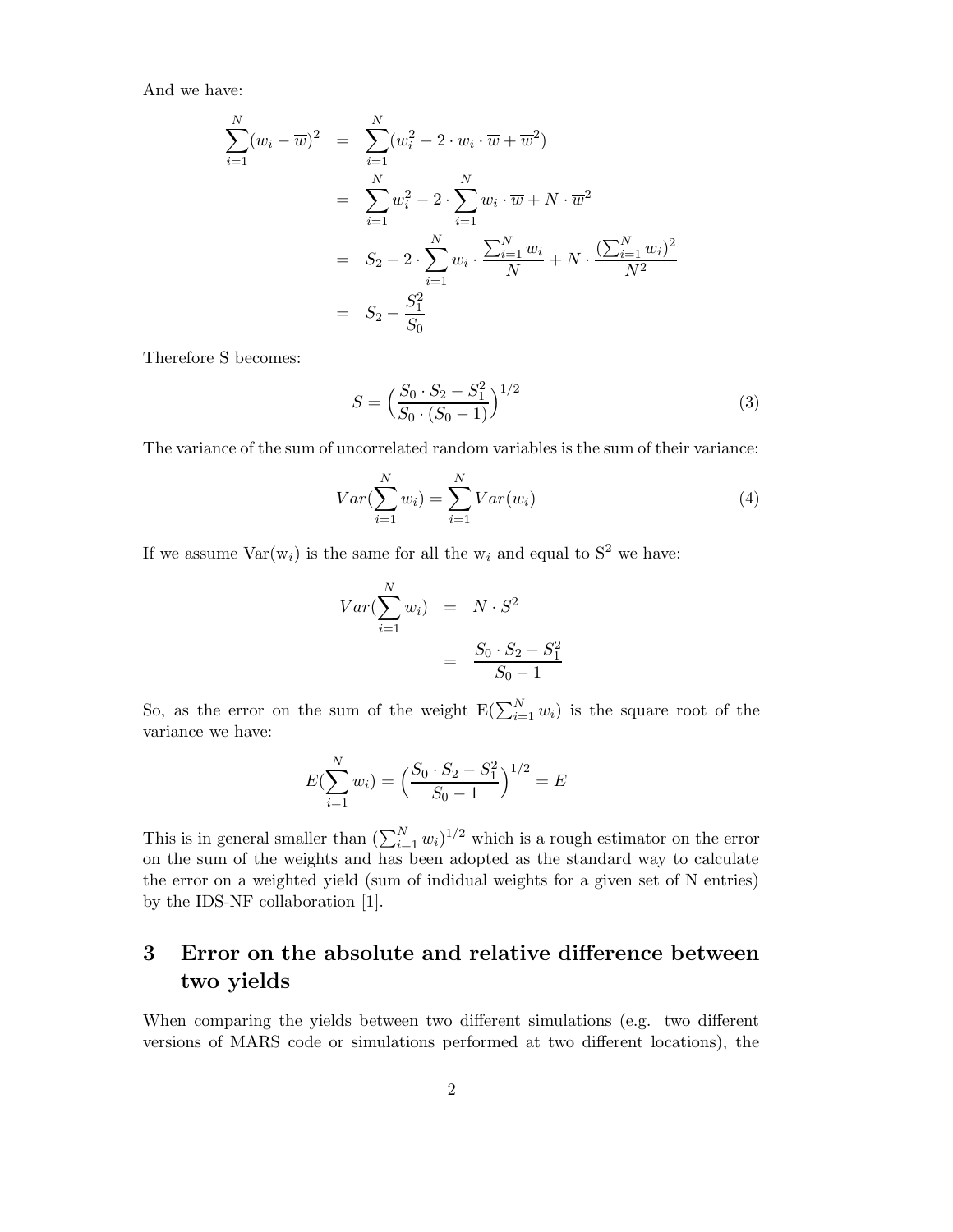errors on the absolute and relative differences between the two simulations have been calculated as follows. Let's call  $Y_i$  the weigthed yield (sum of the individual weights from a given set of entries) of simulation i, DIFF the absolute difference  $Y_1$ - Y<sub>2</sub> and FRAC the relative difference  $\frac{Y_1 - Y_2}{Y_1}$ . The error on the absolute difference E(DIFF) can be approximated as:

$$
E(DIFF) = (E_1^2 + E_2^2)^{1/2}
$$
\n(5)

and the error on the relative difference E(FRAC) as:

$$
E(FRAC) = |FRAC| \cdot \left(\frac{E_1^2}{Y_1^2} + \frac{E_2^2}{Y_2^2}\right)^{1/2} \tag{6}
$$

#### 3.1 Example of errors calculation

In Tables 1 and 2 the yields, absolute and relative differences and respective errors are reported for a comparison of two simulations of  $10^5$  protons on target with a 5 GeV beam using MARS 1510 at CERN and BNL. The comparison has been done for two distances  $z = 0$  m and  $z = 50$  m. This, with the intention to provide an example and make sure the errors calculation is performed correctly. Only particles for which the sum of the weights was above 100 are reported here.

In this case,  $Y_1$  corresponds to the simulation from CERN and  $Y_2$  to the simulation from BNL.

On Figures 1, 2 and 3, the yields, relative and absolute differences respectively are shown for the two locations,  $z = 0$  and  $z = 50$  m.

#### References

[1] J.S. Berg private communication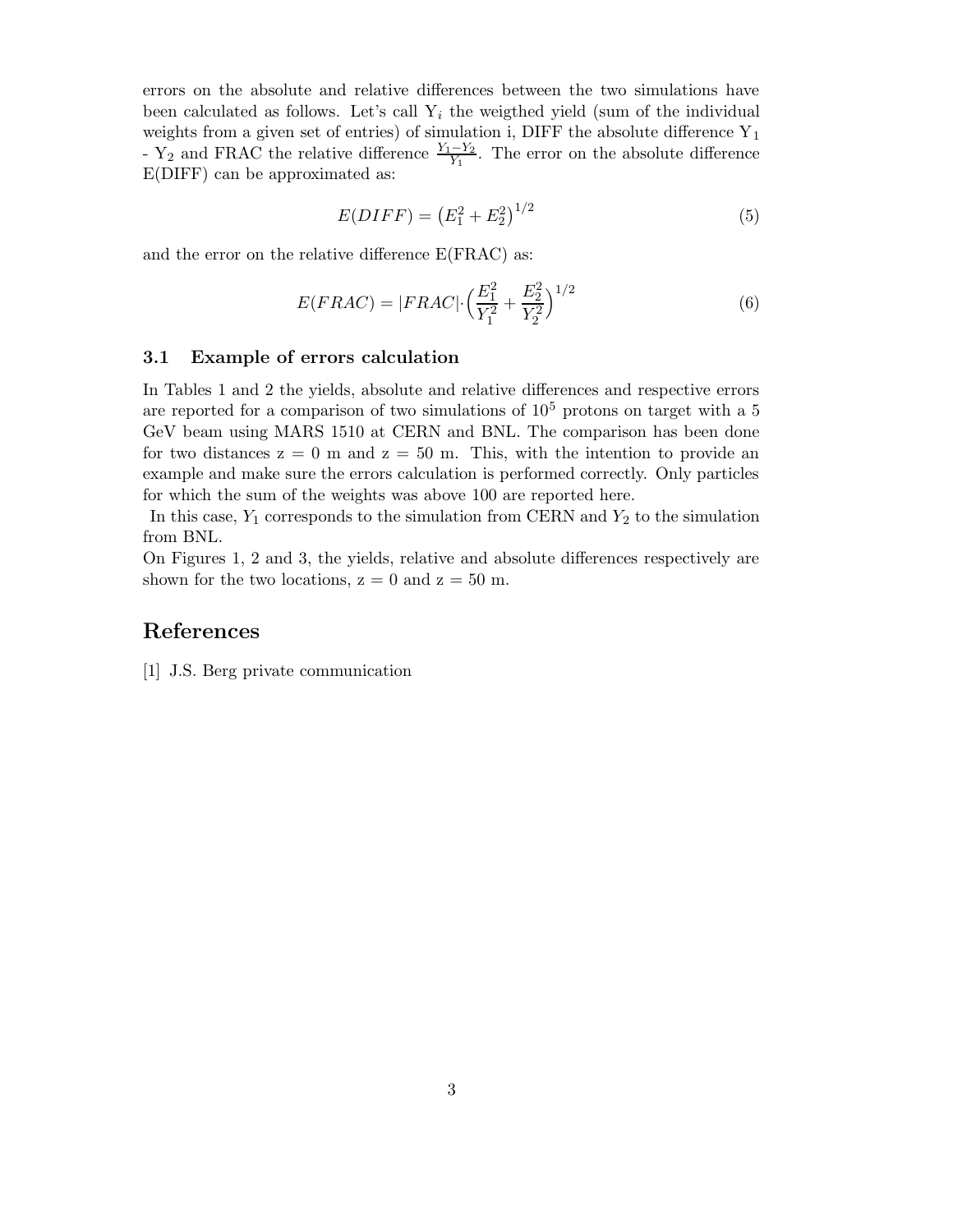| <b>PID</b>     | <b>Type</b>          | $\mathrm{Y}_1$ | $E_1$                    | ${\rm Y}_2$ | E <sub>2</sub>           | <b>DIFF</b>              | E(DIFF)  | <b>FRAC</b> | E(FRAC) |
|----------------|----------------------|----------------|--------------------------|-------------|--------------------------|--------------------------|----------|-------------|---------|
| $\mathbf{1}$   | $\mathbf{p}$         | 75134          | 319.7                    | 75350       | 323.0                    | $-216$                   | 454.4    | $-0.002$    | 0.0060  |
| $\overline{2}$ | $\mathbf n$          | 56434          | 291.0                    | 56612       | 296.7                    | $-179$                   | 415.6    | $-0.003$    | 0.0074  |
| $\overline{3}$ | $\pi^+$              | 27629          | 187.6                    | 27424       | 187.9                    | 205                      | 265.5    | 0.007       | 0.0096  |
| $\overline{4}$ | $\pi^-$              | 24042          | 178.2                    | 24395       | 180.5                    | $-353$                   | 253.6    | $-0.015$    | 0.0106  |
| $\overline{5}$ | $K^+$                | 517            | 18.1                     | 508         | 18.3                     | 9                        | 25.8     | 0.017       | 0.0499  |
| 6              | $K^-$                |                |                          |             |                          |                          |          |             |         |
| $\overline{7}$ | $\mu^+$              | 1177           | 63.1                     | 1188        | 61.8                     | $-11$                    | 88.3     | $-0.009$    | 0.0750  |
| 8              | $\mu^-$              | 1199           | 61.4                     | 988         | 56.2                     | 211                      | 83.3     | 0.176       | 0.0700  |
| 9              | $\gamma$             | 22048          | 220.4                    | 22032       | 209.2                    | 16                       | 303.9    | 0.000       | 0.0138  |
| 10             | $e^-$                | 17714          | 122.7                    | 18048       | 134.1                    | $-333$                   | 181.7    | $-0.019$    | 0.0103  |
| 11             | $\overline{e^+}$     | 19164          | 132.1                    | 19854       | 143.0                    | $-690$                   | 194.7    | $-0.036$    | 0.0102  |
| 12             | $\overline{p}$       |                |                          |             |                          |                          |          |             |         |
| 13             | $\pi^0$              |                | $\qquad \qquad -$        |             | $\overline{\phantom{a}}$ | $\overline{\phantom{0}}$ |          |             |         |
| 14             | $\mathbf d$          | 456            | 18.3                     | 461         | 17.1                     | $-5$                     | $25.1\,$ | $-0.012$    | 0.0550  |
| 15             | t                    |                |                          |             |                          |                          |          |             |         |
| $16\,$         | $^3 \mathrm{He}$     |                | $\overline{\phantom{0}}$ |             | $\qquad \qquad -$        | $\overline{\phantom{a}}$ |          |             |         |
| 17             | $\rm ^{4}He$         |                |                          |             | $\overline{\phantom{0}}$ |                          |          |             |         |
| 18             | $\nu_\mu$            | $\,2908$       | 65.1                     | 2792        | 63.5                     | 115                      | 90.9     | 0.040       | 0.0313  |
| 19             | $\overline{\nu}_\mu$ | 1589           | 51.5                     | 1465        | 48.4                     | 125                      | 70.7     | 0.079       | 0.0445  |
| 20             | $\nu_e$              | 1046           | 37.1                     | 1088        | 39.4                     | $-42$                    | 54.1     | $-0.040$    | 0.0518  |
| 21             | $\overline{\nu}_e$   |                |                          |             |                          |                          |          |             |         |

Table 1: Yields and errors at  $\rm z=0$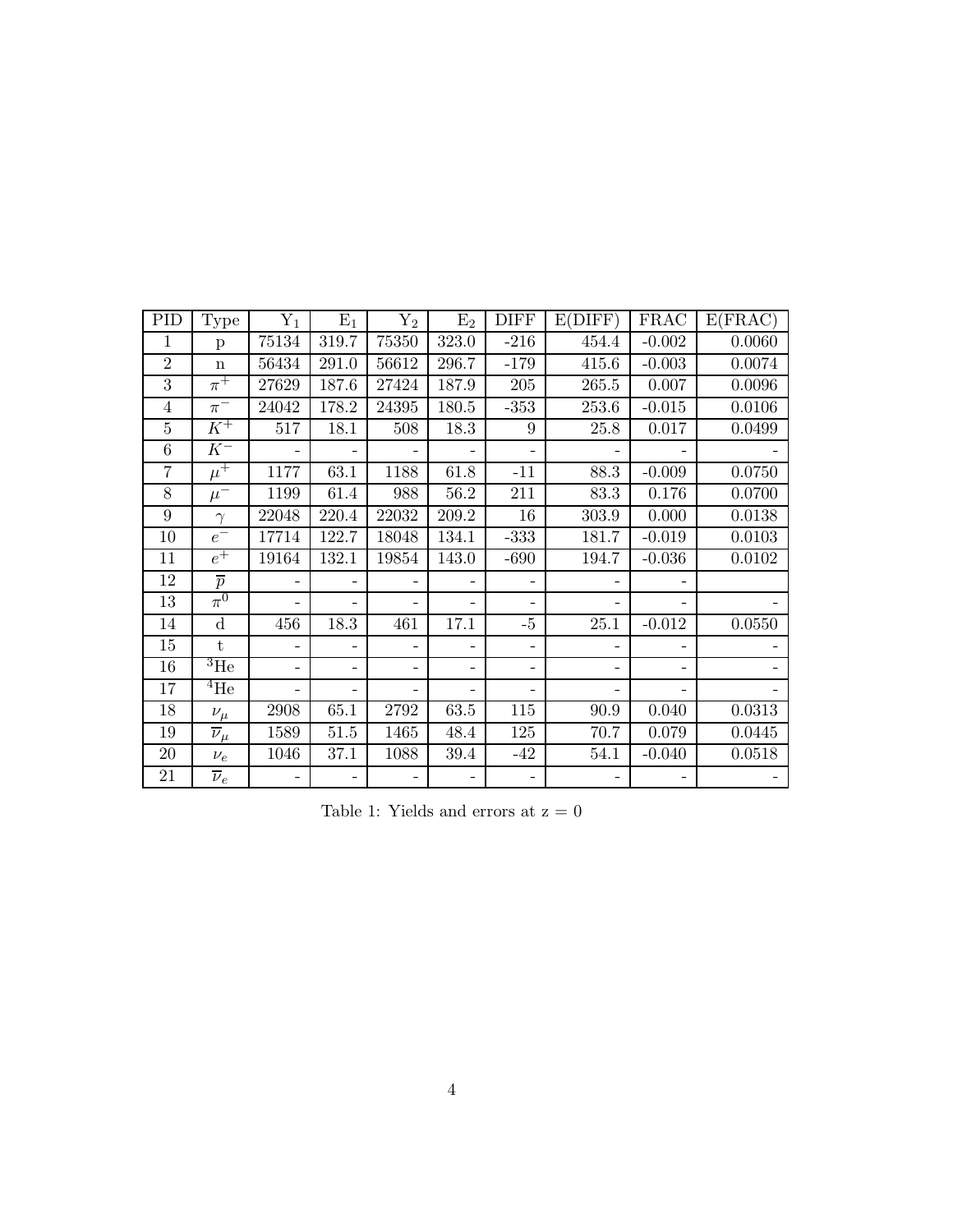| <b>PID</b>     | <b>Type</b>          | $Y_1$                    | $E_1$                    | ${\rm Y}_2$              | $E_2$                    | <b>DIFF</b>              | E(DIFF)                  | <b>FRAC</b>              | E(FRAC)                  |
|----------------|----------------------|--------------------------|--------------------------|--------------------------|--------------------------|--------------------------|--------------------------|--------------------------|--------------------------|
| $\mathbf{1}$   | $\mathbf{p}$         | 25654                    | 229.4                    | 25660                    | 229.7                    | $-5$                     | 324.7                    | $-0.000$                 | 0.0130                   |
| $\overline{2}$ | $\mathbf n$          |                          |                          |                          |                          | $\equiv$                 |                          |                          |                          |
| $\overline{3}$ | $\pi^+$              | 2306                     | $\overline{36.7}$        | 2474                     | 40.3                     | $-167$                   | 54.5                     | $-0.073$                 | 0.0237                   |
| $\overline{4}$ | $\pi^-$              | 1636                     | 30.3                     | 1870                     | 33.5                     | $-234$                   | 45.2                     | $-0.143$                 | 0.0278                   |
| $\overline{5}$ | $K^+$                |                          | $\overline{a}$           | $\sim$                   | $\overline{\phantom{0}}$ | $\equiv$                 | $\equiv$                 | $\overline{a}$           | $\overline{\phantom{a}}$ |
| 6              | $K^-$                | $\overline{\phantom{0}}$ | $\equiv$                 | $\equiv$                 | $\overline{\phantom{a}}$ | $\sim$                   | $\overline{a}$           | $\overline{\phantom{a}}$ | $\overline{\phantom{a}}$ |
| $\overline{7}$ | $\mu^+$              | 16706                    | 151.9                    | 16556                    | 152.0                    | 150                      | 214.9                    | 0.009                    | 0.0129                   |
| $8\,$          | $\mu^-$              | 15135                    | 145.4                    | 15175                    | 148.4                    | $-41$                    | 207.7                    | $-0.003$                 | 0.0137                   |
| 9              | $\gamma$             |                          | $\sim$                   | $\equiv$                 | $\equiv$                 | $\overline{\phantom{0}}$ | $\overline{\phantom{a}}$ | $\sim$                   | $\overline{a}$           |
| $10\,$         | $e^-$                | 16154                    | 118.8                    | 16449                    | 126.5                    | $-294$                   | 173.6                    | $-0.018$                 | 0.0107                   |
| 11             | $e^+$                | 17853                    | 131.6                    | 18133                    | 133.9                    | $-279$                   | 187.7                    | $-0.016$                 | 0.0105                   |
| 12             | $\overline{p}$       |                          |                          |                          |                          | $\overline{\phantom{0}}$ |                          |                          |                          |
| 13             | $\pi^0$              |                          | $\overline{\phantom{a}}$ | $\overline{\phantom{0}}$ | $\overline{\phantom{a}}$ | $\overline{\phantom{0}}$ | $\blacksquare$           | $\sim$                   | $\overline{\phantom{a}}$ |
| 14             | $\mathbf d$          | 183                      | 8.4                      | 193                      | 10.0                     | $-9$                     | 13.0                     | $-0.052$                 | 0.0711                   |
| 15             | $t_{i}$              |                          |                          |                          |                          | $\overline{a}$           |                          |                          |                          |
| 16             | $\overline{{}^3He}$  | $\overline{\phantom{0}}$ | $\equiv$                 | $\overline{\phantom{0}}$ | $\overline{\phantom{a}}$ | $\overline{\phantom{a}}$ | $\overline{\phantom{a}}$ | $\overline{a}$           | $\overline{\phantom{a}}$ |
| 17             | $^{4}He$             | $\overline{\phantom{a}}$ | $\blacksquare$           | ÷.                       | $\overline{\phantom{a}}$ | $\equiv$                 |                          |                          |                          |
| 18             | $\nu_\mu$            | 128                      | 8.9                      | 163                      | 12.4                     | $-35$                    | 15.2                     | $-0.277$                 | 0.1208                   |
| 19             | $\overline{\nu_\mu}$ | 138                      | 11.6                     | 134                      | 10.5                     | $\overline{4}$           | 15.7                     | 0.027                    | 0.1136                   |
| 20             | $\nu_e$              |                          | $\equiv$                 | $\overline{a}$           | $\overline{\phantom{0}}$ | $\overline{\phantom{a}}$ | $\overline{\phantom{0}}$ |                          | $\overline{\phantom{a}}$ |
| 21             | $\overline{\nu_e}$   | $\qquad \qquad -$        | $\overline{\phantom{a}}$ | $\qquad \qquad -$        | $\overline{\phantom{a}}$ | $\overline{\phantom{0}}$ | $\overline{\phantom{0}}$ | $\overline{\phantom{a}}$ | $\qquad \qquad -$        |

Table 2: Yields and errors at  $\rm z=50~m$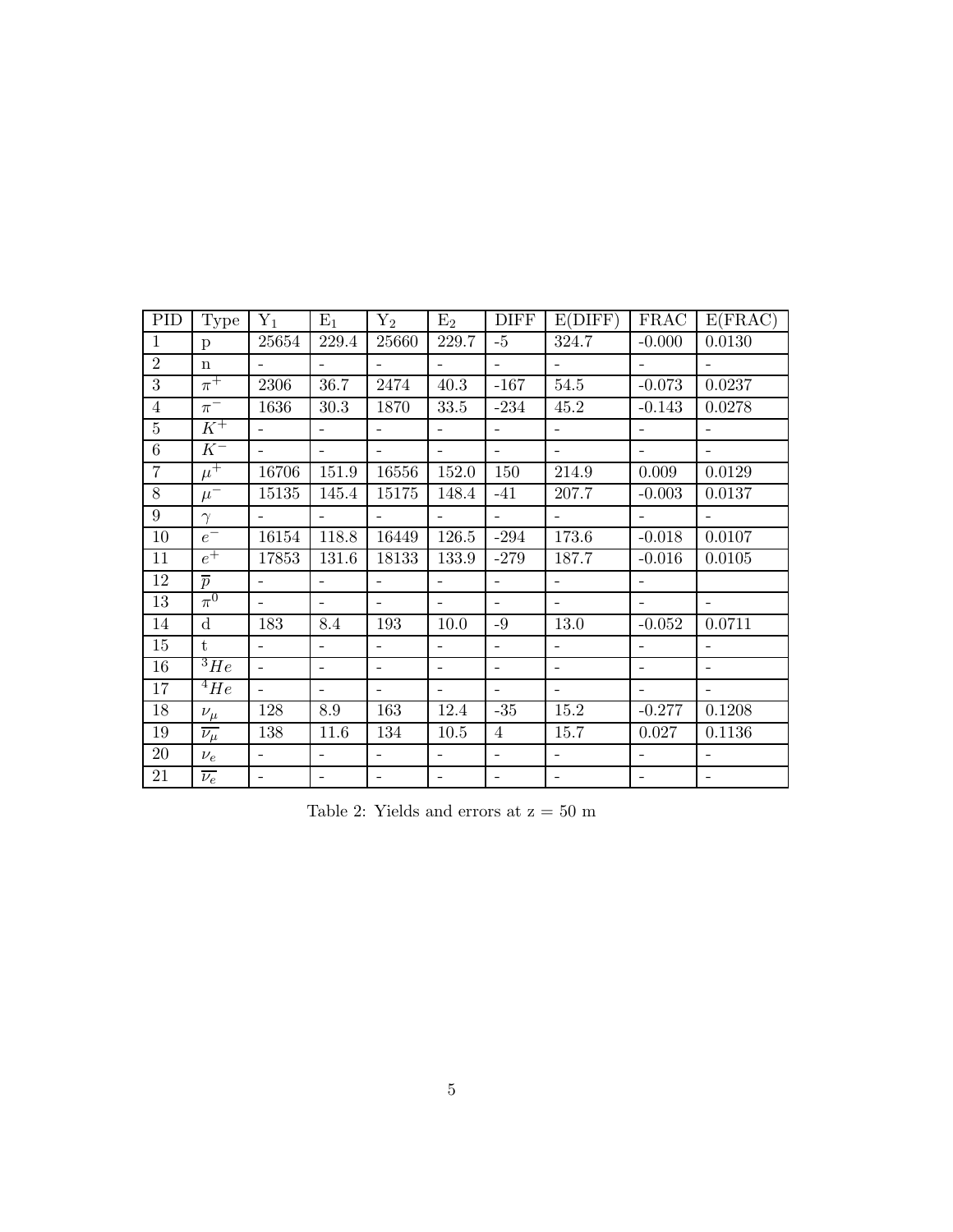

Figure 1: Yields from MARS at two locations  $z = 0$  and  $z = 50$  m.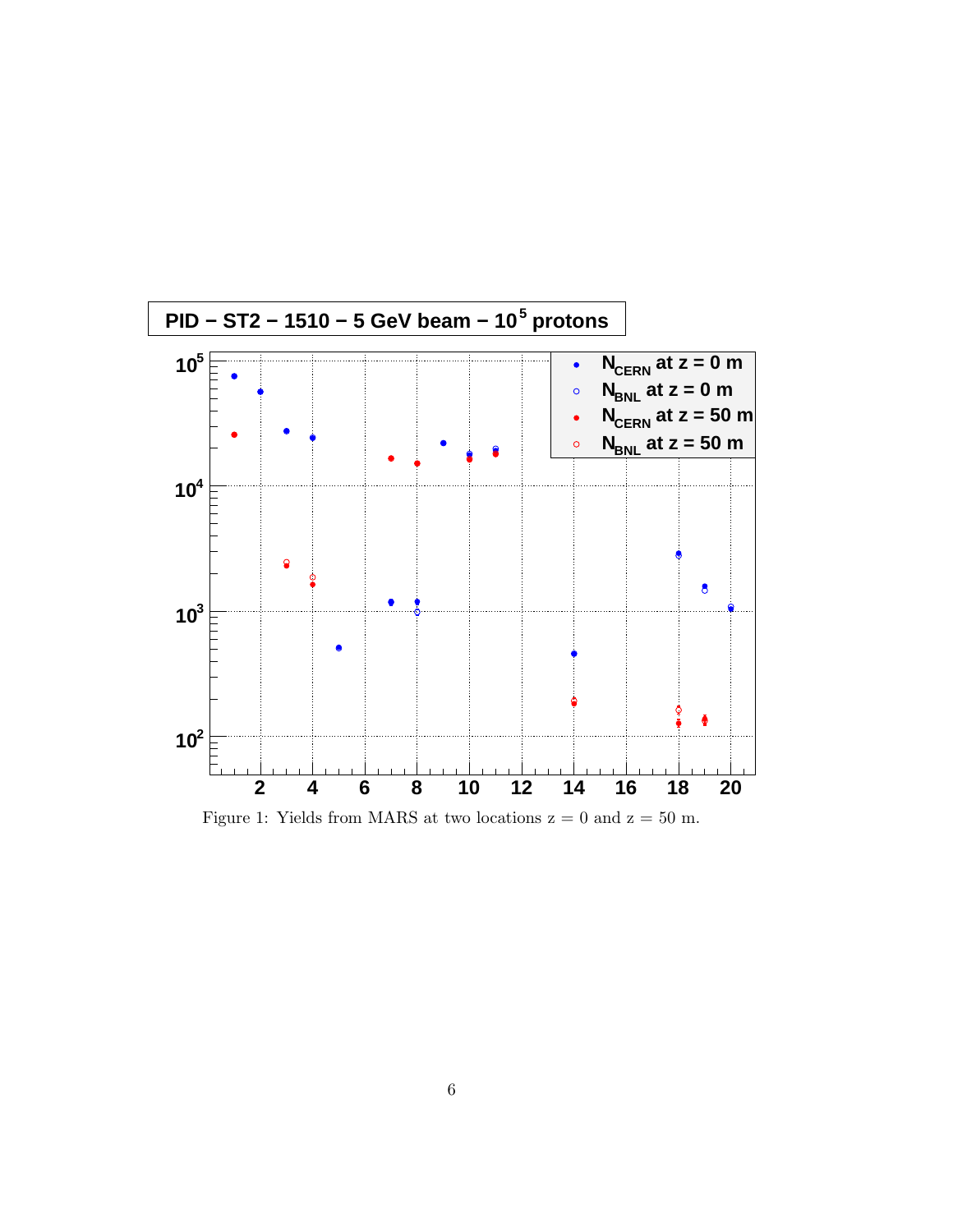

Figure 2: Absolute difference in the yield at two locations  $z = 0$  and  $z = 50$  m.